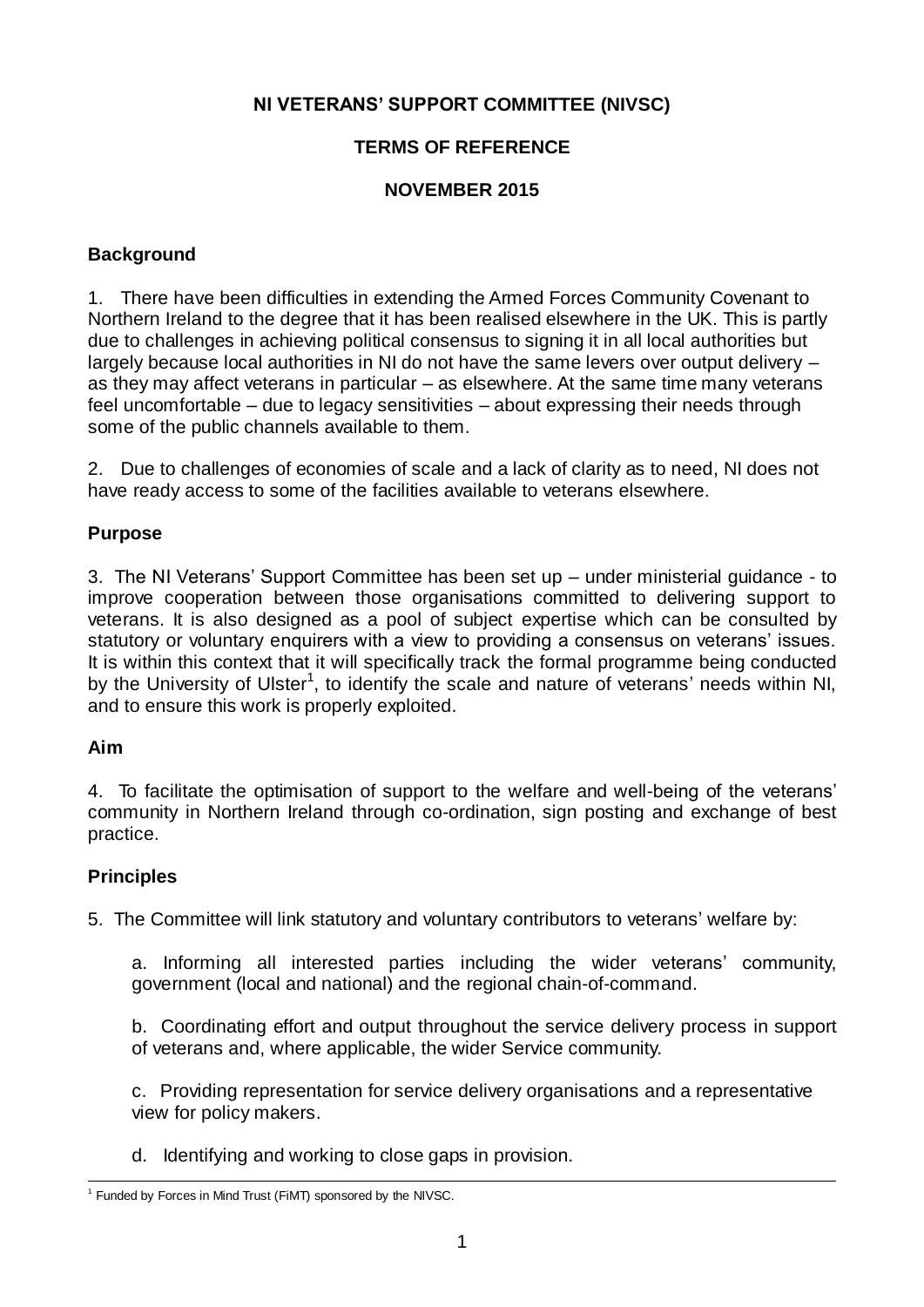## **Constitution**

6. To avoid unwieldiness, the Committee will consist of an Executive comprising representatives with executive authority from the main organisations in Northern Ireland, both statutory and voluntary, which provide regular, direct and indirect support to veterans' welfare, including health, housing, financial support (pensions/recompense and benevolence) and employment. Co-opted representatives, which will include those from veterans' advisory and policy organisations, or those which provide niche support, may also routinely be included as shown:

a. Full members of the Executive will be chosen from service delivery organisations with permanent representation in NI which initially set up NIVSC and will consist of the core grouping of:

- (1) Veterans  $UK<sup>2</sup>$
- (2) The Royal British Legion (TRBL)
- (3) SSAFA
- (4) Combat Stress
- (5) 38 (Irish) Brigade.
- (6) Reserve Forces and Cadets Association (NI)  $(RFCA(NI))^3$
- (7) The Not Forgotten Association (NFA)
- (8) Regular Forces Employment Association (RFEA)
- (9) Royal Air Forces Association (RAFA)
- (10) Royal Naval Association (RNA)
- (11) Veterans Advisory and Pensions Committee (VA&PC)
- (12) The UDR & R IRISH (Home Service) Aftercare Service

Co-opted members may be invited to attend as appropriate. These may include:

- (13) Decorum NI
- (14) ABF The Soldiers' Charity
- (15) Help for Heroes (H4H)
- (16) Blind Veterans UK
- (17) BLESMA
- (18) Andy Allen Veterans Support (AAVS)
- (19) Regimental Associations
- (20) Others, including:
	- (a) The Ely Centre
	- (b) The Castlehill Foundation
	- (c) South East Fermanagh Foundation (SEFF)

#### **Structure**

7.Having been appointed the Cobseo representative for NI, CE RFCA will act as Chief Executive and facilitator for the Committee – taking his direction from the Executive. His

  $2$  Routinely represented by Veterans Welfare Services (VWS) of Veterans UK.

<sup>&</sup>lt;sup>3</sup> RFCA NI has been appointed by Cobseo as its representative in NI.